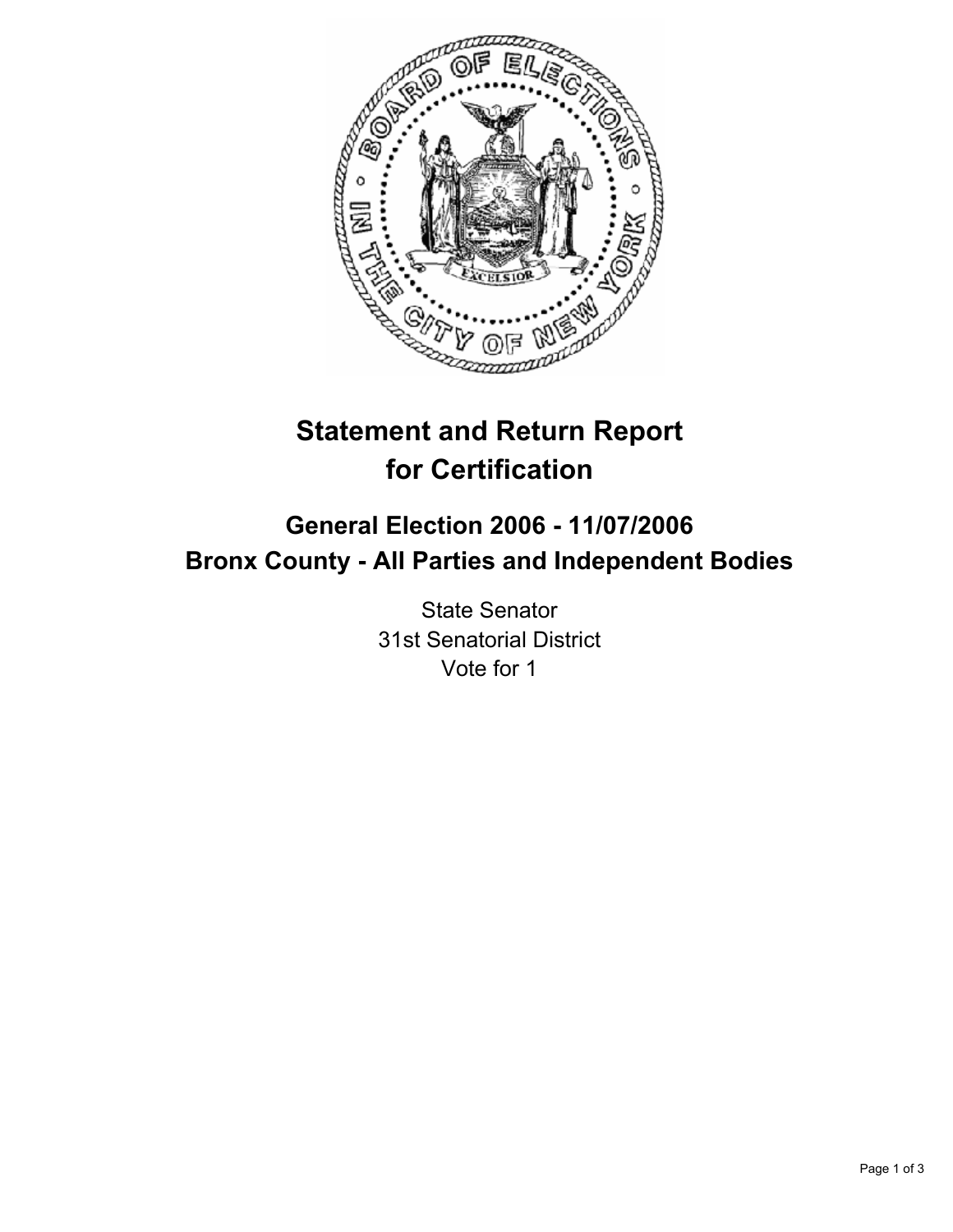

### **Assembly District 78**

| PUBLIC COUNTER                       | 291 |  |
|--------------------------------------|-----|--|
| <b>EMERGENCY</b>                     | 0   |  |
| ABSENTEE/MILITARY                    | 9   |  |
| AFFIDAVIT                            |     |  |
| <b>Total Ballots</b>                 | 307 |  |
| STYLO A SAPASKIS (REPUBLICAN)        | 30  |  |
| ERIC SCHNEIDERMAN (DEMOCRATIC)       | 245 |  |
| ERIC SCHNEIDERMAN (WORKING FAMILIES) | 9   |  |
| <b>Total Votes</b>                   | 284 |  |
| Unrecorded                           | 23  |  |

#### **Assembly District 81**

| PUBLIC COUNTER                       | 8,438 |
|--------------------------------------|-------|
| <b>EMERGENCY</b>                     | 0     |
| ABSENTEE/MILITARY                    | 397   |
| AFFIDAVIT                            | 180   |
| <b>Total Ballots</b>                 | 9,129 |
| STYLO A SAPASKIS (REPUBLICAN)        | 875   |
| ERIC SCHNEIDERMAN (DEMOCRATIC)       | 6,400 |
| ERIC SCHNEIDERMAN (WORKING FAMILIES) | 513   |
| <b>Total Votes</b>                   | 7,788 |
| Unrecorded                           | 1.341 |